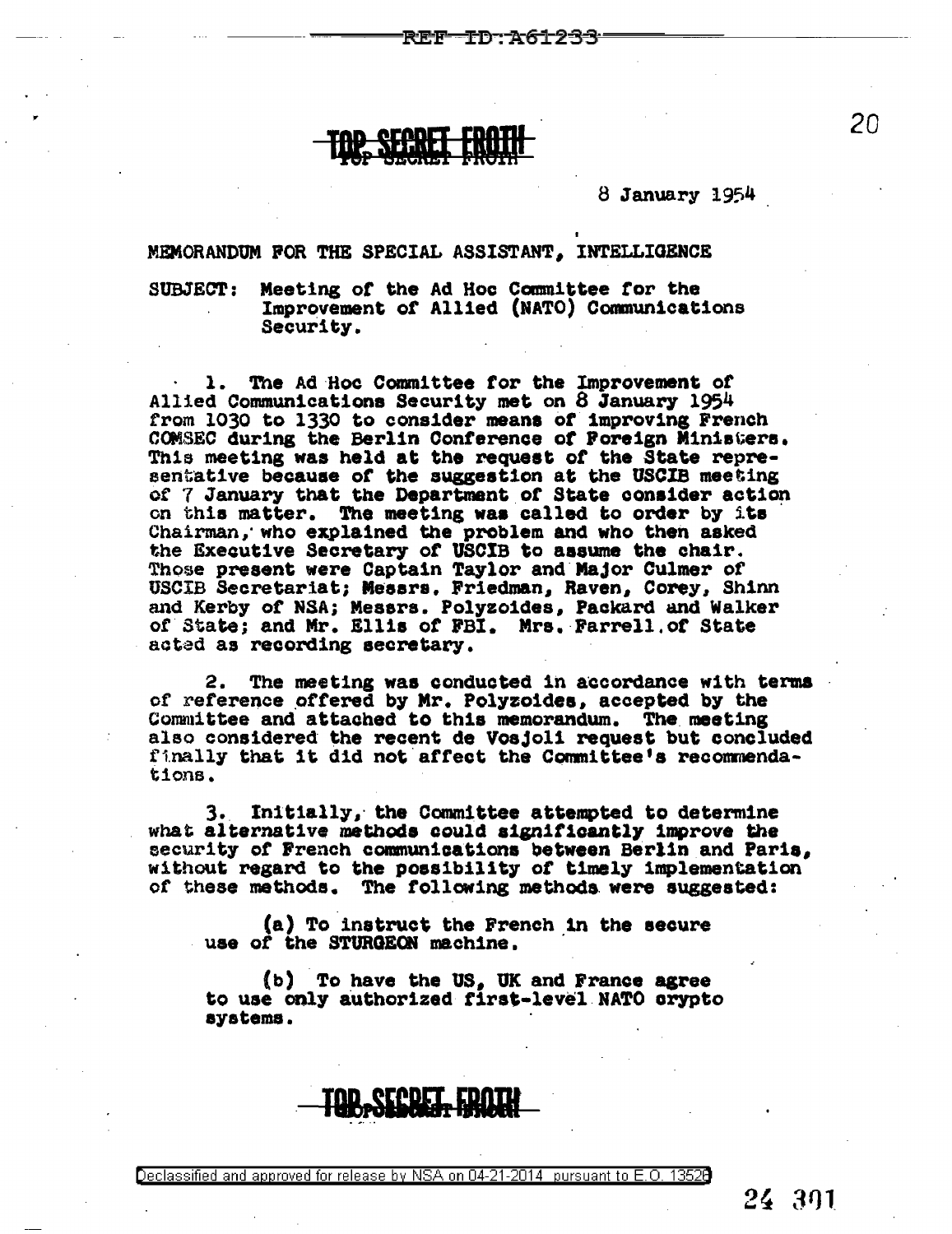**REF ID:A61233** 

 $-2-$ 

(c) To provide the French with SIGTOT machines modified with tape slitters.

(d) To provide the French with US off-line literal systems such as the APSAM-7 and the ECM.

(e) To have the US, UK and France agree that all conference communications, after encipherment in national systems, be superenciphered and transmitted in an approved UKUSA system through a common message center.

4. The Committee then proceeded to discuss the technical implications of each method as well as the time and administrative difficulties each would involve. For technical reasons alternatives (a), (c) and (d) were eliminated. Alternative (e) was eliminated as being a more complicated mathod of reaching the result achieved by alternative (b). It was agreed that alternative (b) is technically feasible. [Under this method the US and UK may use any of their national systems which have received NATO approval as first level orypto systems. Since the French have no NATO-approved national first level system, they will have to use TYPEX MK II. Extra machines are available in the UK if needed. I Additional technical reasons for settling on this alternative are (a) French use of and familiarity with the TYPEX MK II; and (b) the relatively higher protection afforded by TYPEX MK II against operator abuse.

The Committee then considered the effect of such 5. . a proposal to the French with reference to the terms of the US-UK Conference of June 1953 and the US proposed longrange program for the improvement of French COMSEC. It was agreed that if the US. UK and France are included in the proposal, and if no extension of TYPEX use is proposed except to Berlin, it is within the terms of the June Conference. The Committee is unable at this time to determine the effect of this proposal on the long-range program but believes that it may not be harmful and might even be helpful.

6. The Committee also considered the effect of this proposal on French lateral communications. It was concluded that in addition to the strong possibility of improving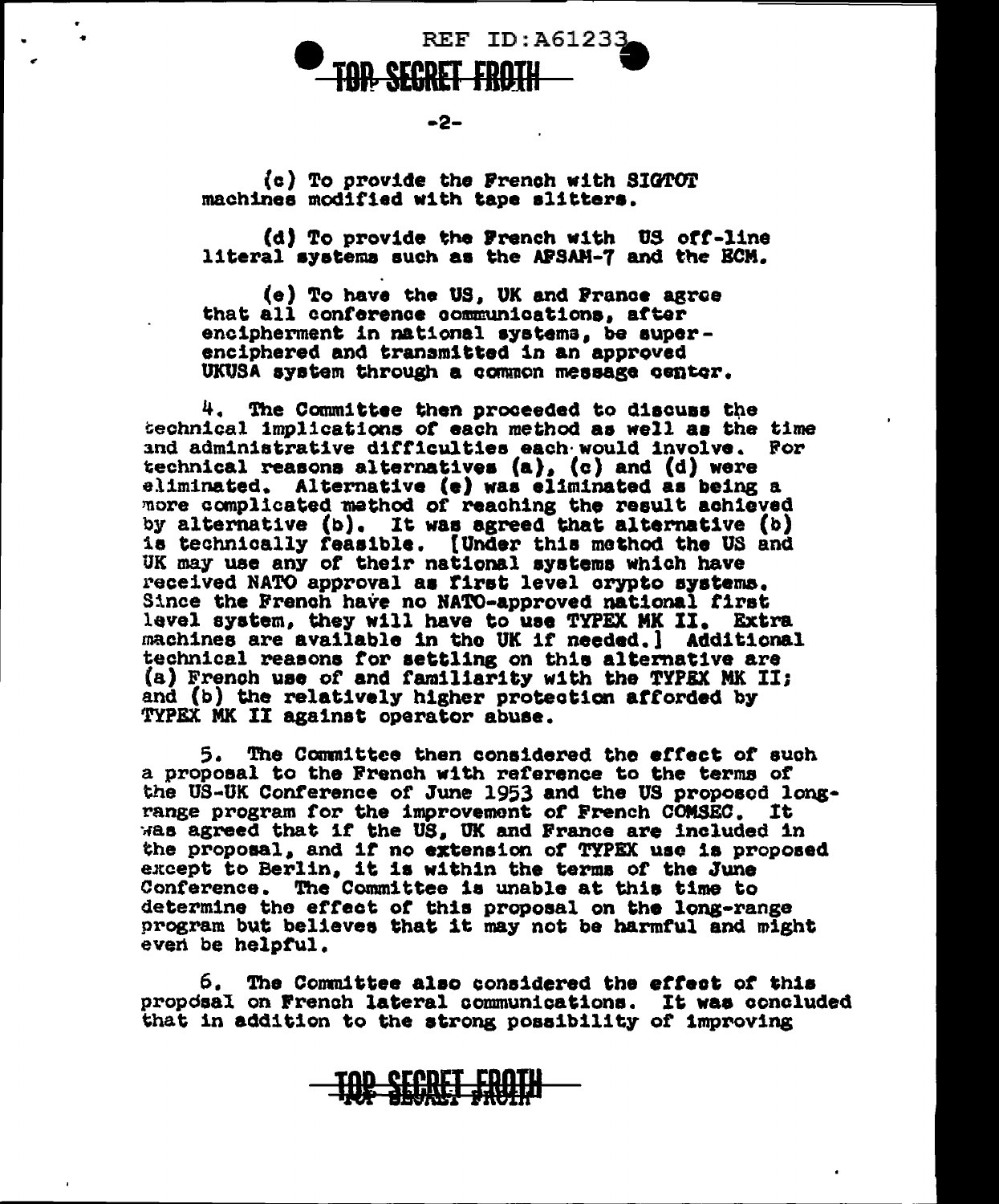**REF ID: A61233** 

-3-

COMSEC between Paris and Berlin, the proposal also offered the possibility of improvement on the links between Paris and London and Washington. The proposal would not offer the possibility of improvement on the links between other points such as Paris-Moscow, Paris-Rome and Paris-Saigon. The Committee noted that all extra available TYPEX machines are held by the UK and that, consequently, the UK will have to determine both the necessity to provide additional equipment for this purpose and the time required to do so.

7. The Committee did not consider the political feasibility of the proposal in detail. It was noted, however, that the proposal might be made attractive to the French by virtue of the location of the conference.

Rufus V. Taylor

RUFUS L. TAYLOR Captain. U. S. Navy Chairman Pro Tem

Enclosure:

Terms of Reference.